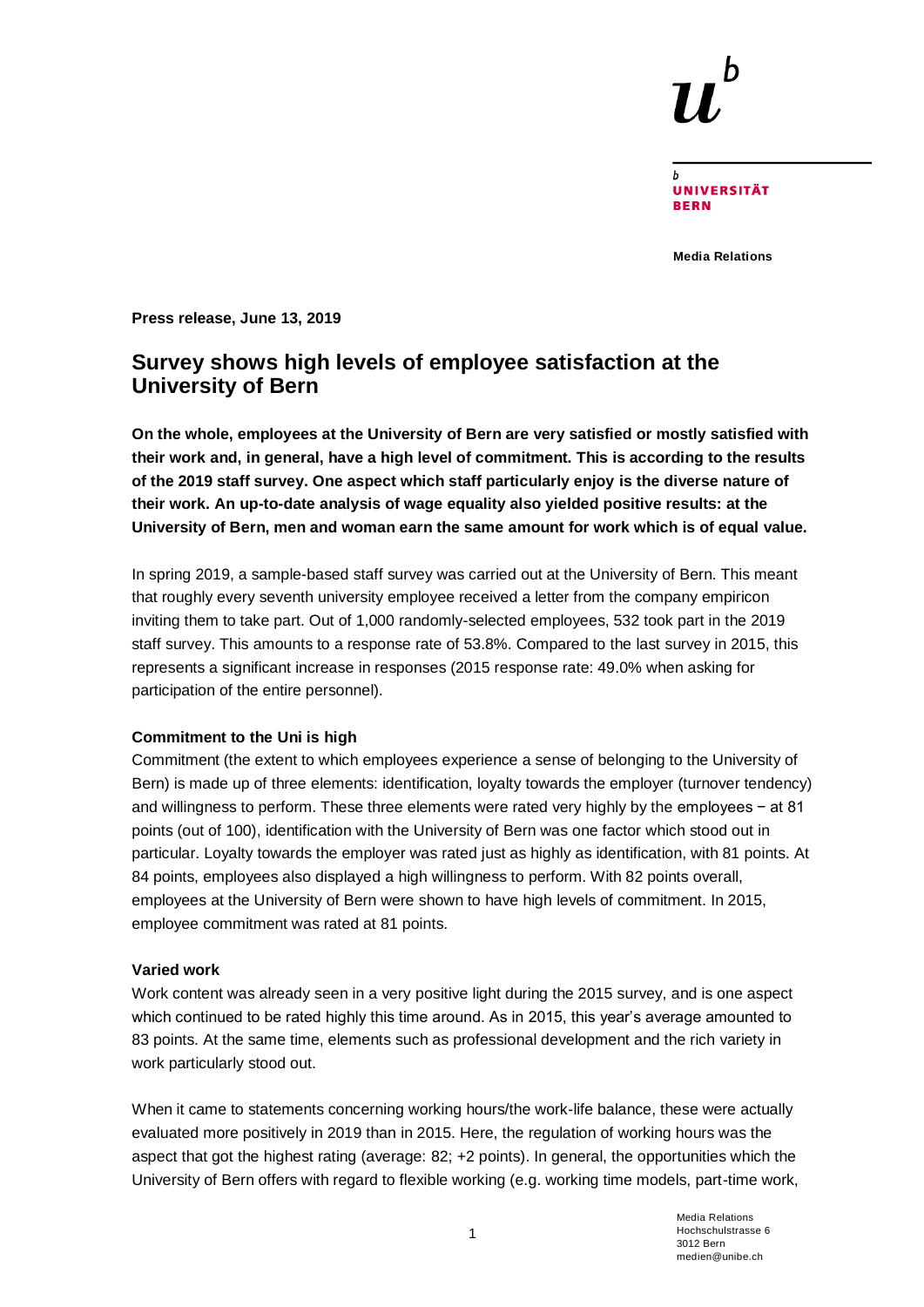job sharing, home office) were also rated positively (average: 81; +4 points). With regard to the issue of whether employees' work situations enabled them to have a good work-life balance, the results of the 2019 survey showed considerable improvement when compared with those from 2015 (average: 74; +7 points).

### **Room for improvement within the salary system**

Though − taking the general terms of employment into consideration − employees generally reported being satisfied with their salaries, the "salary system" topic area came out worst in the survey (average: 44; +4). This is largely due to the fact that the majority of employees believe that they would receive a larger salary were they to take on a similar position outside the university. The consideration made for performance within the existing salary system was rated as being to a normal extent (average: 54; +5)

### **Satisfaction with regard to superiors and colleagues**

The "team" topic area received a more positive evaluation in 2019 than it did in 2015 (average: 77; +3). The fact that mutual support (average: 82; +3 points) and the open exchange of information and knowledge within teams (average: 81; +4 points) were so highly rated was particularly encouraging news.

Overall, direct superiors were evaluated positively (average: 76; +2 points). Within this topic area, employees evaluated elements such as their superiors' readiness to take issues seriously (average: 83; +4 points) and the manner in which they exemplify respect and loyalty (average: 81; +3 points) most positively.

Once again, gender equality at the University of Bern received very positive ratings, as did the equal treatment of all employees (average: 87; +1 point and average: 82; no change, respectively). This result is further confirmed through our current wage equality study.

#### **Wage equality between men and women**

At the University of Bern, men and women earn the same amount for work which is of equal value. This is the result of a statistical analysis which was carried out in collaboration with the cantonal administration. The investigation took place using the equal pay test tool "Logib" by the federal administration.

The standardized review demonstrated that, with regard to **all employees** at the University of Bern and, all other things being equal, women earn **0.3%** more than men. "All other things being equal" means: the same scope of training, the same work experience, the same level of seniority, the same level of occupational competence with regard to the role being carried out, and the same hierarchical position of the role being carried out. This value of 0.3% is considerably lower than the 5% tolerance level which has been applied to procurement systems by the federal administration and is not statistically significant.

The Executive Board of the University of Bern is more than satisfied with the above results.

#### **You can find details of the contact person on the next page.**